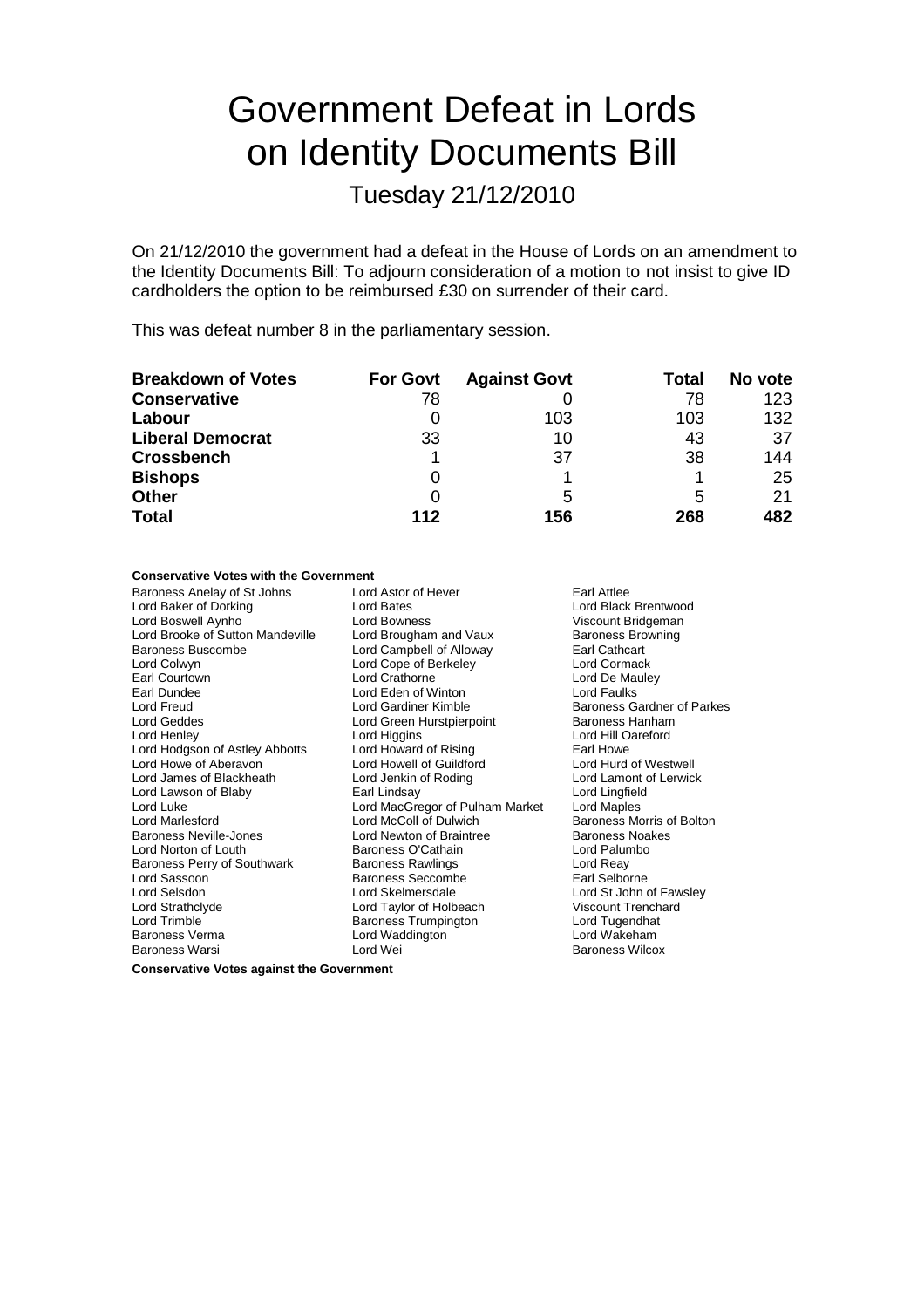### **Labour Votes with the Government**

#### **Labour Votes against the Government**

Lord Barnett Lord Bassam of Brighton<br>
Baroness Billingham
Baroness Billingham
Lord Bilston Baroness Donaghy Lord Donoughue Baroness Donaghy<br>
Lord Dubs<br>
Lord Elder Lord Harris of Haringey **Lord Harrison**<br>
Lord Haworth **Lord Hart Chilton** Baroness Hayter Kentish Town Lord Hoyle Lord Hunt of Kings Heath<br>
Lord Irvine of Lairq<br>
Lord Janner of Braunstone Baroness Morris of Yardley Baroness Ny<br>
Lord Patel of Bradford Cord Clandry Baroness Rendell of Babergh Lord Richard Lord Sawyer Lord Sewel Lord Young of Norwood Green

Lord Ahmed<br>
Lord Anderson of Swansea<br>
Lord Barnett Lord Bach Lord Bassam of Brighton<br>
Lord Barnett Lord Berkeley **Lord Bilston**<br> **Baroness Blackstone**<br> **Lord Baroness Blackstone**<br> **Lord Bragg** Lord Boateng Lord Borrie Cord Borrie Lord Bragg<br>
Lord Brooke of Alverthorpe Lord Brookman Lord Brookman Lord Browne Ladyton Lord Brooke of Alverthorpe Lord Brookman and Lord Brookman Lord Brooke Cord Brooke Cord Clinton-Davis<br>
Lord Campbell-Savours Lord Clark of Windermere Lord Clinton-Davis Lord Campbell-Savours<br>
Lord Clark of Windermere Lord Clark of Windermere Lord Clinton-Davis<br>
Lord Davies of Coity Lord Davies Stamford Lord Davies of Oldham Lord Davies of Coity<br>
Lord Davies Davies Stam<br>
Lord Donoughue Communicular Baroness Drake Lord Dubs<br>
Lord Elder Baroness Farrington of Ribbleton<br>
Lord Faulkner of Worcester Lord Foster of Bishop Auckland Baroness Gale Lord Faulkner of Worcester Lord Foster of Bishop Auckland Baroness Gale<br>
Baroness Goudie Lord Graham of Edmonton Lord Grantchester Lord Graham of Edmonton Lord Grantchester<br>
Lord Harrison **Lord Grant Communist** Baroness Henig Baroness Hilton of Eggardon Baroness Hollis of Heigham<br>
Lord Howarth of Newport Baroness Howells of St Davids Lord Howie of Troon Lord Howarth of Newport **Baroness Howells of St Davids** Lord Howie of Troon<br>Lord Hoyle Lord Howie Lord Howing Lord Howie Lord Hutton Furness Lord Jones **Baroness Kennedy of The Shaws** Lord Knight Lord Cord Knight Lord Lea of Crondall Weymouth Cord Liddle Lord Lea of Crondall Lord Lord Liddle Lord Liddle Lord Linsey<br>
Lord Lord Lord Mackenzie of Framwellgate Lord Maxton Lord Mackenzie of Framwellgate<br>Lord McFall Alcluith Lord McAvoy **Lord McFall Alcluith** Cord McKenzie of Luton<br>
Lord Monks **Lord McClub Baroness Morgan of Huyton** Lord Morgan Baroness Morgan of Huyton<br>
Lord Morris of Handsworth Lord Morris of Aberavon Baroness Morgan of Drefelin Lord Morris of Handsworth Lord Morris of Aberavon<br>Baroness Morris of Yardlev Baroness Nye Coreas Lord O'Neill of Clackmannan Lord Pendry<br>
Baroness Quin **Bradford Baroness Pitkeathley**<br>
Lord Rea Baroness Prosser **Baroness Quin**<br>Baroness Rendell of Babergh **Baroness Quin** Baroness Rendell of Babergh **Baroness** Lord Rosser Lord Sawyer **Lord Sewel** Cord Sewel Baroness Sherlock<br>
Viscount Simon **Baroness Smith Basildon** Baroness Sherlock Viscount Simon Baroness Smith Basildon Lord Soley Baroness Symons of Vernham Dean Lord Taylor of Black<br>Lord Temple-Morris Baroness Thornton Baroness Taylor of Bolton Lord Temple-Morris Baroness Thorness Thorness Thorness Thornes<br>Lord Toubig Lord Triesman Lord Triesman Lord Touhig Lord Triesman Lord Triesman Lord Touhight Lord Tunnicliffe<br>
Raroness Wall of New Barnet Lord Warner Lord Theolor Raroness Wheeler Baroness Wall of New Barnet Lord Warner Charles Baroness<br>Baroness Whitaker Lord Williams of Elvel Lord Wills Lord Williams of Elvel

# **Liberal Democrat Votes with the Government**

Lord Ashdown of Norton-sub-Hamdon Baroness Barker Lord Burnett<br>Lord Chidgey Lord Burnet<br>Lord Cotter Lord Dykes Lord Chidgey<br>
Baroness Falkner of Margravine 
Lord Fearn
Lord Fearn

Lord China Lord Fearn
Lord Fearn
Lord Cearn

Lord China Lord Frounal
Lord Cearn
Lord China Lord Fearn
Lord China Lord Fearn
Lord China Lord Fearn
Lord Ch Baroness Falkner of Margravine Lord Fearn<br>Baroness Hamwee Baroness Harris of Richmond Baroness Hussein-Fce Baroness Hamwee **Baroness Harris of Richmond** Lord Jones of Cheltenham Lord Lee of Trafford<br>
Lord McNally Cord Methuen Lord Methuen<br>
Baroness Neuberge Baroness Nicholson of Winterbourne Baroness Northover Baroness Parminter Lord Roberts of Llandudno<br>
Lord Shutt of Greetland<br>
Lord Taverne<br>
Lord Teverson Baroness Thomas of Walliswood

# **Liberal Democrat Votes against the Government**

Lord Maclennan of Rogart **Earl Mar and Kellie Earl Mar and Hellie** Lord Newby<br>
Lord Phillips of Sudbury **Earl Access** Lord Shipley **Early Baroness Tonge** Lord Phillips of Sudbury Lord Shipley Baroness Walmsley

Lord Methuen **Example 20** Baroness Neuberger<br>
Baroness Northover<br>
Baroness Parminter Lord Teverson<br>
Lord Wallace of Saltaire<br>
Lord Wallace of Tankerness

Baroness Healy Primrose Hill **Baroness Jones of Whitchurch<br>Lord Knight Weymouth** 

Lord Allan Hallam<br>Lord Burnett

Lord Greaves **Lord Lester of Herne Hill** Baroness Linklater of Butterstone<br>
Lord Maclennan of Rogart **Earl Mar and Kellie Lord Newby**